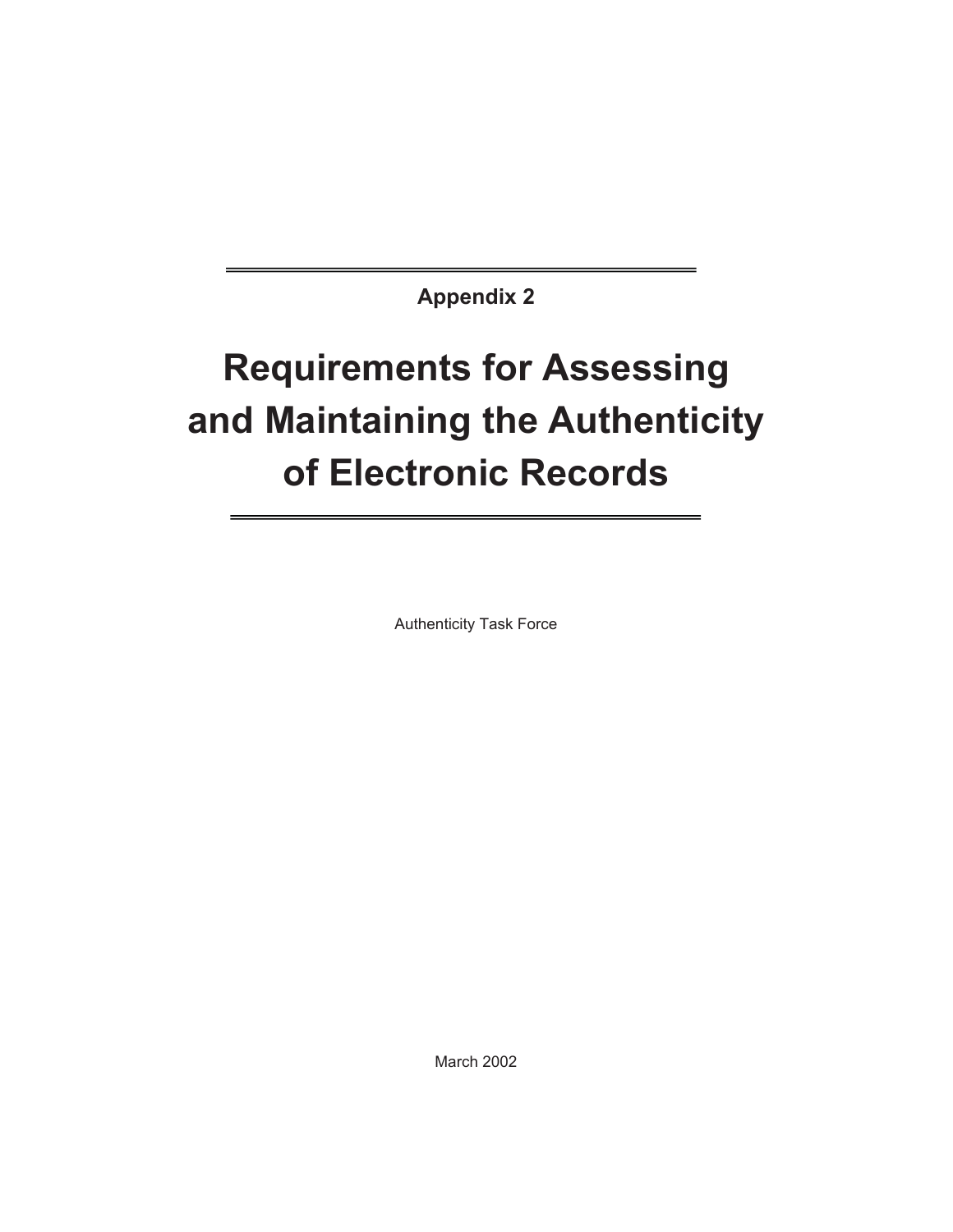The requirements that are identified in this document fall into two groups: requirements that support the presumption of the authenticity of electronic records before they are transferred to the custody of the preserver,<sup>1</sup> and requirements that support the production of authentic copies of electronic records that have been transferred to the custody of the preserver. The report is organized into the following sections:

- Conceptual Framework for the Requirements for Assessing and Maintaining the Authenticity of Electronic Records
- Benchmark Requirements Supporting the Presumption of Authenticity of Electronic Records
- Baseline Requirements Supporting the Production of Authentic Copies of Electronic Records
- Commentary on the Benchmark Requirements Supporting the Presumption of Authenticity of Electronic Records
- Commentary on the Baseline Requirements Supporting the Production of Authentic Copies of Electronic Records

# **Conceptual Framework for the Requirements for Assessing and Maintaining the Authenticity of Electronic Records**

### **Introduction**

 $\overline{a}$ 

*Authenticity* is defined as "the quality of being authentic, or entitled to acceptance."<sup>2</sup> *Authentic* means "worthy of acceptance or belief as conforming to or based on fact" and is synonymous with the terms *genuine* and *bona fide*. *Genuine* "implies actual character not counterfeited, imitated, or adulterated [and] connotes definite origin from a source." Bona fide "implies good faith and sincerity of intention".<sup>3</sup> From these definitions it follows that an *authentic record* is a record that is what it purports to be and is free from tampering or corruption.

In both archival theory and jurisprudence, records that the creator $^4$  relies on in the usual and ordinary course of business are presumed authentic. However, digital information technology creates significant risks that electronic records may be altered, either inadvertently or intentionally. Therefore, in the case of records maintained in electronic systems, the presumption of authenticity must be supported by evidence that a record is what it purports to be and has not been modified or corrupted in essential respects. To assess the authenticity of an electronic record, the preserver must be able to establish its *identity* and demonstrate its *integrity*.

The identity of a record refers to the distinguishing character of a record, that is, the attributes of a record that uniquely characterize it and distinguish it from other records. From an archival-diplomatic perspective, such attributes include: the names of the persons concurring in its formation (i.e., its author, addressee, writer, and originator); its date(s) of creation (i.e., the date it was made, received, and set aside) and its date(s) of transmission; an indication of the action or matter in which it participates; the expression of its archival bond, which links it to other records participating in the same action (e.g., a classification code or other unique identifier); as well as an indication of any attachment(s) since an attachment is considered an

 $1$  The preserver is the juridical person whose primary responsibility is the long-term preservation of authentic records. The preserver's responsibilities include appraisal.

<sup>2</sup> *Oxford English Dictionary*, 2nd ed., s.v. "authenticity."

<sup>3</sup>  *Merriam-Webster Online Collegiate Dictionary*, s.v. "authentic."

 $^4$  The creator is the physical or juridical person in whose archival fonds the record exists. The fonds is the whole of the records created (meaning made or received and set aside for action or reference) by a physical or juridical person in the course of carrying out its activities.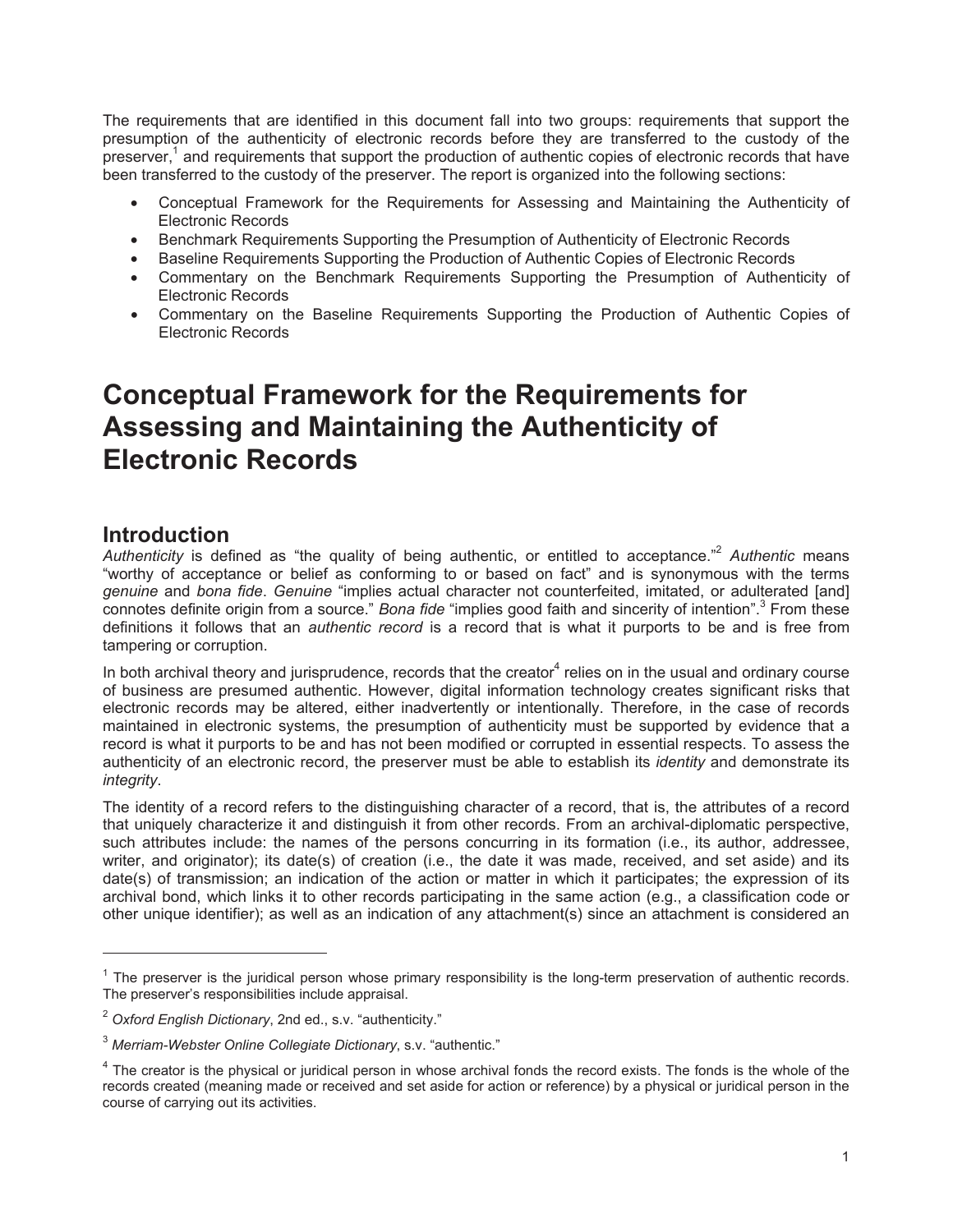integral part of a record.<sup>5</sup> The attributes<sup>6</sup> that establish the identity of a record may be explicitly expressed in an element of the record, in metadata related to the record, or they may be implicit in its various contexts. Those contexts include: its *documentary context*, that is, the archival fonds to which a record belongs, and its internal structure; its *procedural context*, that is, the business process in the course of which the record is created; its *technological context*, that is, the characteristics of the technical components of an electronic computing system in which records are created; its *provenancial context*, that is, the creating body, its mandate, structure, and functions; and its *juridical-administrative* context, that is, the legal and organizational system in which the creating body belongs.

The *integrity* of a record refers to its wholeness and soundness: a record has integrity when it is complete and uncorrupted in all its essential respects. This does not mean that the record must be precisely the same as it was when first created for its integrity to exist and be demonstrated. Even in the paper world, with the passage of time, records are subject to deterioration, alteration and/or loss. In the electronic world, the fragility of the media, the obsolescence of technology, and the idiosyncrasies of systems likewise affect the integrity of records. When we refer to an electronic record, we consider it essentially complete and uncorrupted if the message that it is meant to communicate in order to achieve its purpose is unaltered. This implies that its physical integrity, such as the proper number of bit strings, may be compromised, provided that the articulation of the content and any required annotations and elements of documentary form remain the same.<sup>7</sup> The integrity of a record may be demonstrated by evidence found on the face of the record, in metadata related to the record, or in one or more of its various contexts.

### **Assessing the Authenticity of Electronic Records**

 $\overline{a}$ 

The records of the creator belong to one of two categories. The first category comprises those records that exist as created. They are considered authentic because they are the same as they were in their first instantiation. The second category comprises those records that have undergone some change and therefore cannot be said to exist as first created; they are considered authentic because the creator treats them as such by relying on them for action or reference in the regular conduct of business. However, the authenticity of electronic records is threatened whenever they are transmitted across space (i.e., when sent to an addressee or between systems or applications) or time (i.e., either when they are in storage, or when the hardware or software used to store, process, or communicate them is updated or replaced). Given that the acts of setting aside an electronic record for future action or reference and of retrieving it inevitably entail moving it across significant technological boundaries (from display to storage subsystems and vice versa), virtually all electronic records belong to the second category. Therefore, the preserver's inference of the authenticity of electronic records must be further supported by evidence—provided in association with the records—that they have been maintained using technologies and administrative procedures that either guarantee their continuing identity and integrity or at least minimize risks of change from the time the

 $^5$  An attachment is a document that constitutes an integral part of the whole record, notwithstanding the fact that it exists as a linked, but physically separate entity.

<sup>6</sup> The use of the terms *attribute* and *element* in this report should not be confused with the way the terms are used in other contexts, such as the various Standard Generalized Mark-up Languages (SGML). In this report, a record attribute is a defining characteristic of a record or of a record element. A *record element* is a constituent part of the record's documentary form and may be either extrinsic or intrinsic. An attribute may manifest itself in one or more elements of a record's documentary form. For example, the name of the author of a record is an attribute, which may be expressed as a superscription or a signature, both of which are intrinsic elements of documentary form. For a more detailed explanation of the extrinsic and intrinsic elements of documentary form see the Authenticity Task Force's *Template for Analysis,* in Appendix 1. An attribute may also manifest itself in the form of an annotation(s) to a record, in metadata linked to it, or in one or more of its various contexts.

 $<sup>7</sup>$  For example, for an electronic mail message, an authentic copy of a complete message may include only the text.</sup> Provided it clearly indicated the author, addressee, receivers, and date as well as the content, it would not need to appear in the same way in which it was seen by the author or addressee. In contrast, an authentic copy of a map would have to retain its original presentation features, including colour and feature presentation. Provided these requirements were met, an authentic copy could be produced in GIF, JPEG, or GML format.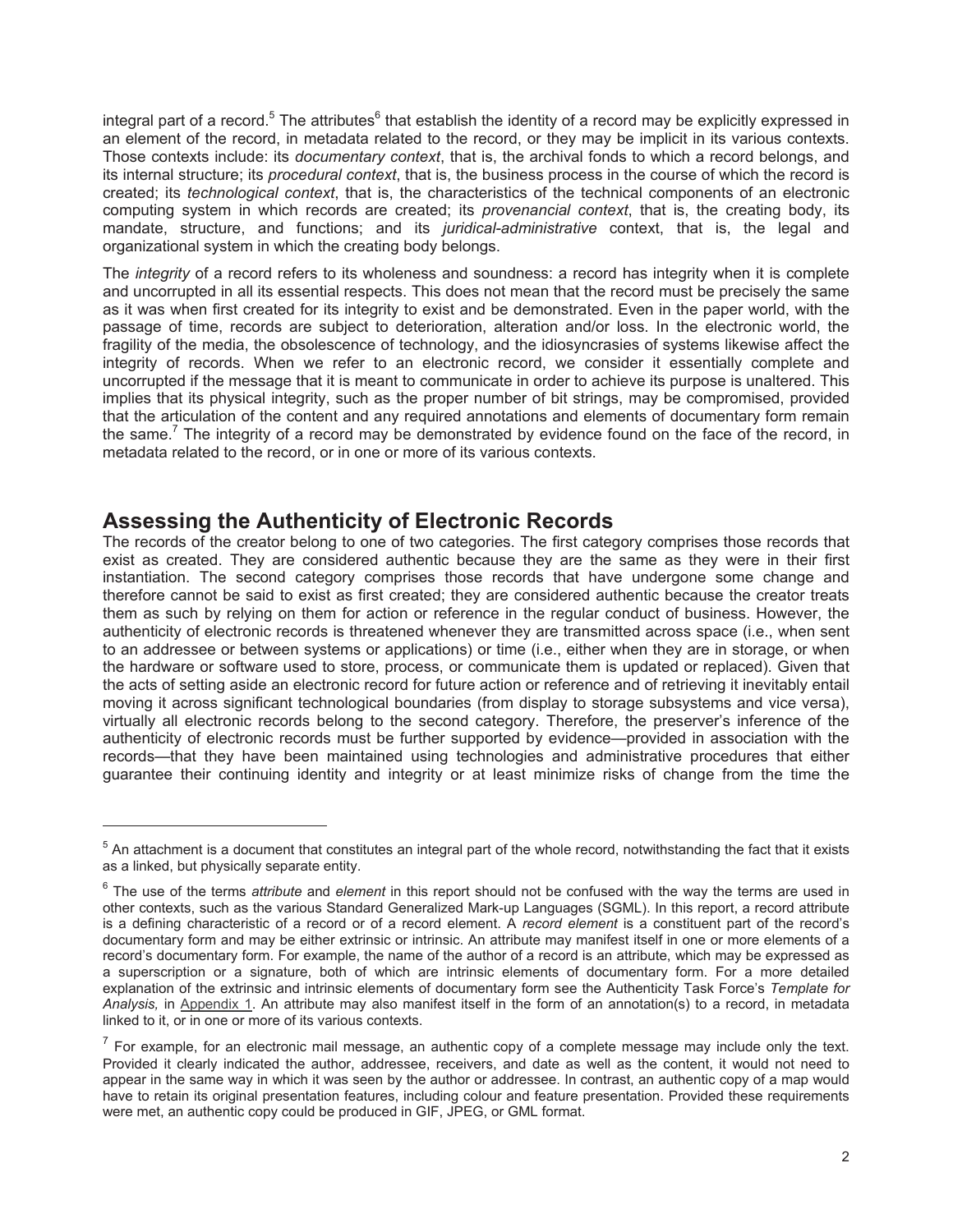records were first set aside to the point at which they are subsequently accessed. The requirements for assessing the authenticity of the creator's electronic records concern this evidence.

## **The Presumption of Authenticity**

A presumption of authenticity is an inference that is drawn from known facts about the manner in which a record has been created and maintained. The evidence that supports the presumption that the record creator created and maintained them authentic are enumerated in the Benchmark Requirements Supporting the Presumption of Authenticity of Electronic Records (Requirement Set A). A presumption of authenticity will be based upon the number of requirements that have been met and the degree to which each has been met. The requirements are, therefore, cumulative: the higher the number of satisfied requirements, and the greater the degree to which an individual requirement has been satisfied, the stronger the presumption of authenticity. This is why these requirements are termed "benchmark" requirements.

# **The Verification of Authenticity**

 $\overline{a}$ 

In any given case, there may be an insufficient basis for a presumption of authenticity, or the presumption may be extremely weak. In such cases, further analysis may be necessary to verify the authenticity of the records. A verification of authenticity is the act or process of establishing a correspondence between known facts about the record and the various contexts in which it has been created and maintained, and the proposed fact of the record's authenticity. $^8$  In the verification process, the known facts about the record and its contexts provide the grounds for supporting or refuting the contention that the record is authentic. Unlike the presumption of authenticity, which is established on the basis of the benchmark requirements, this verification involves a detailed examination of the records themselves and reliable information available from other sources about the records and the various contexts in which they have been created and maintained. Methods of verification include, but are not limited to, a comparison of the records in question with copies that have been preserved elsewhere or with back-up tapes; comparison of the records in question with entries in a register of incoming and outgoing records; textual analysis of the record's content; forensic analysis of the medium, script, and so on; a study of audit trails; and the testimony of a trusted third party.

# **Maintaining the Authenticity of Electronic Records**

After the records have been presumed or verified authentic in the appraisal process, and have been transferred from the creator to the preserver, their authenticity needs to be maintained by the preserver. In order to do so, the preserver must carry forward the records in accordance with the baseline requirements that apply to the maintenance of records, producing copies according to procedures that also maintain authenticity.<sup>9</sup> The production of authentic copies is regulated by the Baseline Requirements Supporting the Production of Authentic Copies of Electronic Records (Requirement Set B). Unlike the benchmark requirements, all of the requirements included in the baseline requirements must be met before the preserver can attest to the authenticity of the electronic copies in its custody. This is why the requirements for the production of authentic electronic copies are termed "baseline" requirements.

Satisfaction of these baseline requirements will enable the preserver to certify that copies of electronic records are authentic. Traditionally, the official preserver of the records has been the person entrusted with issuing authentic copies of such records. To fulfill that role, the preserver needed simply to attest that the

<sup>8</sup> In common usage, *verify* is synonymous with the terms validate*,* confirm*,* corroborate, and *substantiate*. According to *Merriam-Webster Online Collegiate Dictionary, "validate* means to attest to the truth or validity of something; *confirm* implies the removing of doubts by an authoritative affirmation or by factual proof; *corroborate* suggests the strengthening of something that is already partly established; substantiate implies the offering of evidence that sustains the contention."

 $^9$  It is understood that the records maintained by the preserver exist only as copies of the creator's records.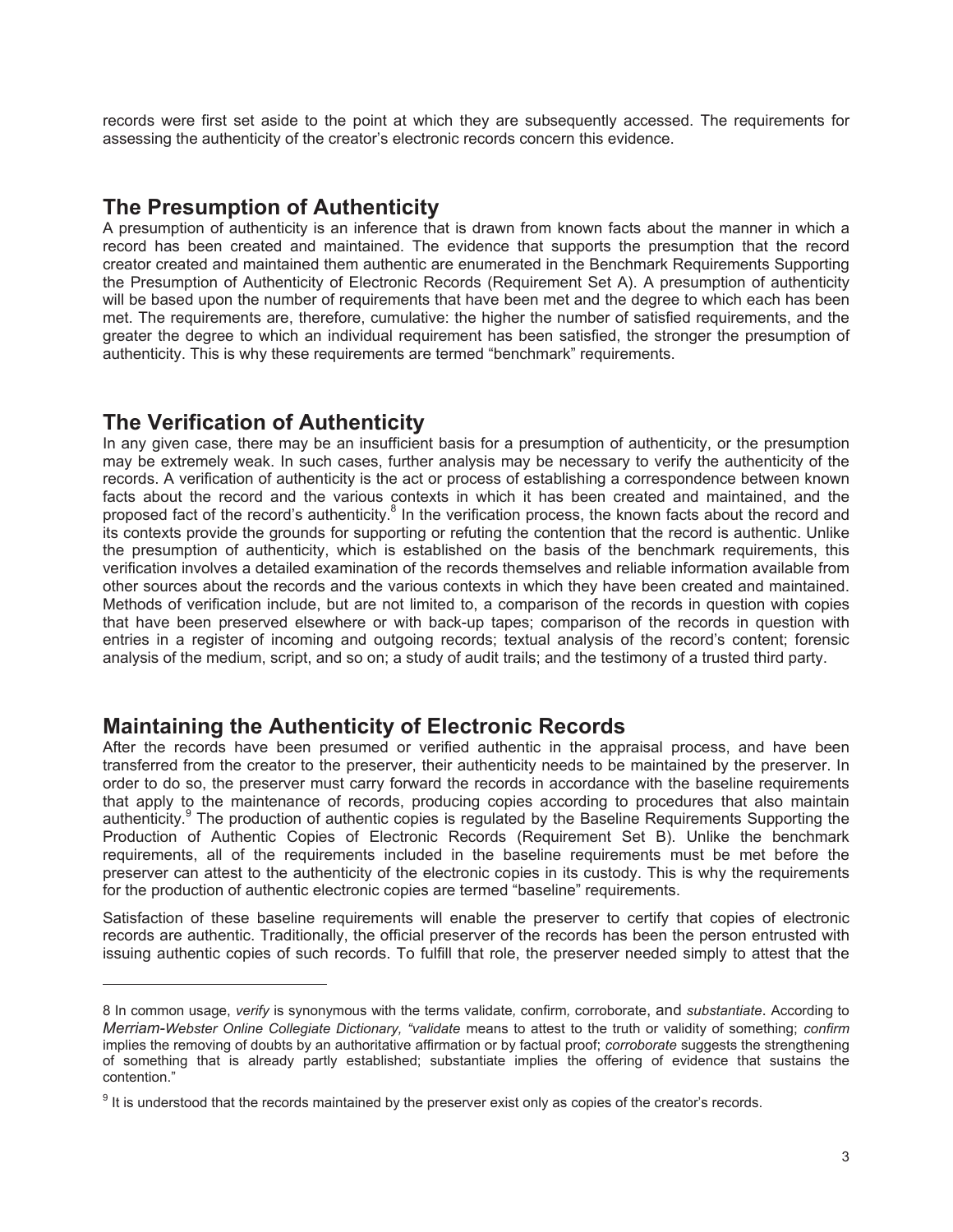copy conformed to the record being reproduced. With electronic records, and the accompanying difficulties related to preservation, the prudent path would be for the preserver to produce and maintain documentation relating to the manner in which it has maintained the records over time as well as the manner in which it has reproduced them to support its attestation of authenticity.

A copy is the result of a reproduction process. A copy can be made from an original or from a copy of either an original or another copy.<sup>10</sup> There are several types of copy. The most reliable copy is a copy in the form of an original, which is identical to the original although generated subsequently. An imitative copy is a copy that reproduces both the content and form of the record, but in such a way that it is always possible to tell the copy from the original. A simple copy is a copy that reproduces only the content of the original.

Any of these types of copy is authentic if attested to be so by the official preserver. By virtue of this attestation, the copy is deemed to conform to the record it reproduces until proof to the contrary is shown. Such attestation is supported by the preserver's ability to demonstrate that it has satisfied the applicable baseline requirements for maintenance and all of the requirements for the production of authentic copies.

# **Benchmark Requirements Supporting the Presumption of Authenticity of Electronic Records**

### **Preamble**

 $\overline{a}$ 

The benchmark requirements are the conditions that serve as a basis for the preserver's assessment of the authenticity of the creator's electronic records. Satisfaction of these benchmark requirements will enable the preserver to infer a record's authenticity on the basis of the manner in which the records have been created, handled, and maintained by the creator.

Within the benchmark requirements, Requirement A.1 identifies the core information about an electronic record—the immediate context of its creation and the manner in which it has been handled and maintained—that establishes the record's identity and lays a foundation for demonstrating its integrity. Requirements A.2–A.8 identify the kinds of procedural controls over the record's creation, handling, and maintenance that support a presumption of its integrity.

<sup>10</sup> In common language, *copy* and *reproduction* are synonyms. For the purposes of this research, the term *reproduction* is used to refer to the process of generating a copy, while the term *copy* is used to refer to the result of such a process, that is, to any entity which resembles and is generated from the records of the creator. An original record is the first, complete record, which is capable of achieving its purposes (i.e., it is effective). A record may also take the form of a draft, which is a temporary compilation made for purposes of correction.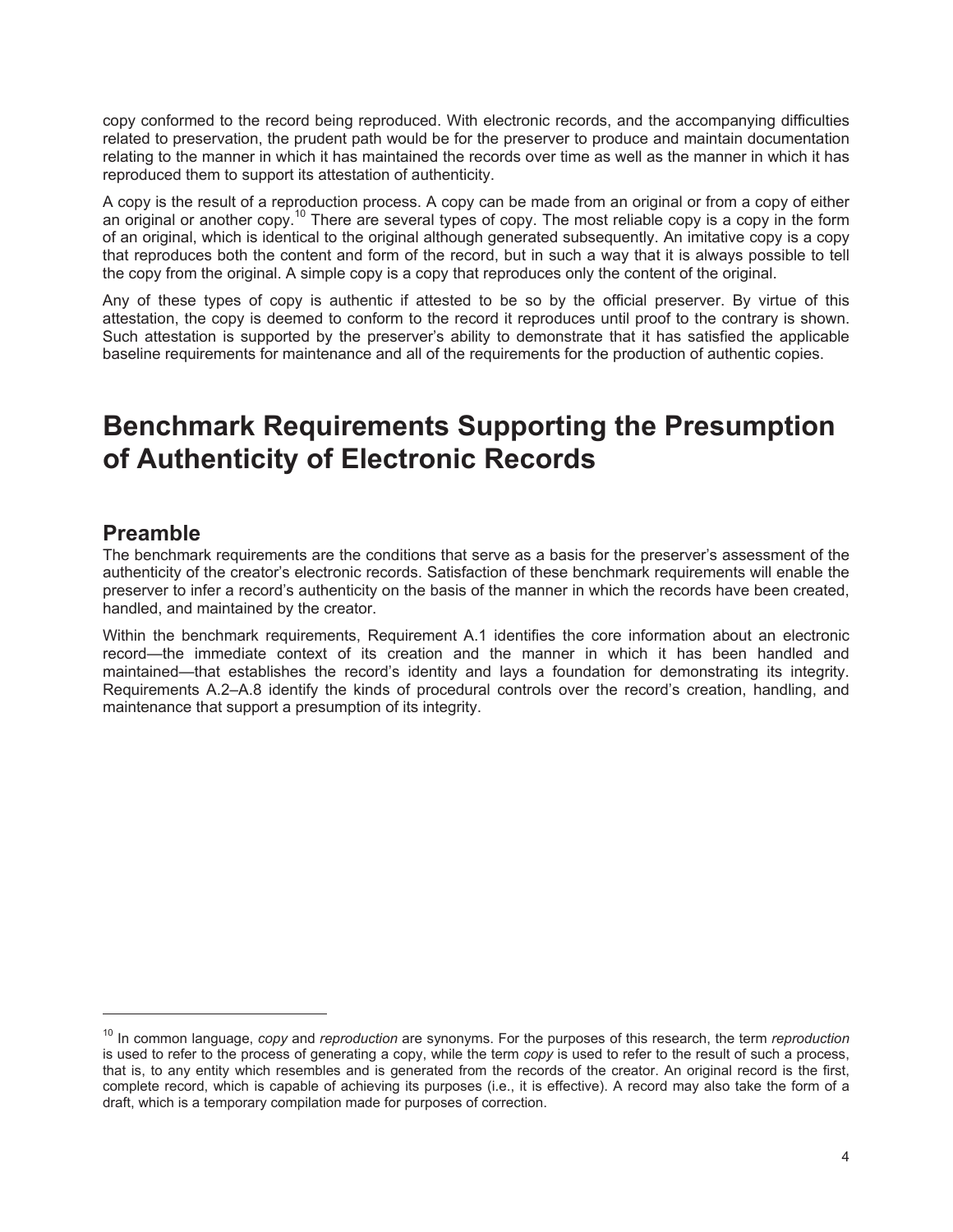# **Benchmark Requirements (Requirement Set A)**

To support a presumption of authenticity the preserver must obtain evidence that:

| <b>REQUIREMENT A.1:</b><br><b>Expression</b><br><b>Record</b><br>of<br><b>Attributes and Linkage to</b><br><b>Record</b> | the value of the following attributes are explicitly expressed and inextricably<br>linked to every record. These attributes can be distinguished into categories,<br>the first concerning the identity of records, and the second concerning the<br>integrity of records. |                         |                                                                                               |  |
|--------------------------------------------------------------------------------------------------------------------------|---------------------------------------------------------------------------------------------------------------------------------------------------------------------------------------------------------------------------------------------------------------------------|-------------------------|-----------------------------------------------------------------------------------------------|--|
|                                                                                                                          | A.1.a                                                                                                                                                                                                                                                                     | Identity of the record: |                                                                                               |  |
|                                                                                                                          |                                                                                                                                                                                                                                                                           |                         | <b>A.1.a.i</b> Names of the persons concurring in the formation of<br>the record, that is:    |  |
|                                                                                                                          |                                                                                                                                                                                                                                                                           |                         | name of author <sup>11</sup>                                                                  |  |
|                                                                                                                          |                                                                                                                                                                                                                                                                           |                         | name of writer $12$ (if different from the author)<br>$\bullet$                               |  |
|                                                                                                                          |                                                                                                                                                                                                                                                                           |                         | name of originator <sup>13</sup> (if different from name of<br>$\bullet$<br>author or writer) |  |
|                                                                                                                          |                                                                                                                                                                                                                                                                           |                         | name of addressee <sup>14</sup>                                                               |  |
|                                                                                                                          |                                                                                                                                                                                                                                                                           | A.1.a.ii                | Name of action or matter                                                                      |  |
|                                                                                                                          |                                                                                                                                                                                                                                                                           | A.1.a.iii               | Date(s) of creation and transmission, that is:                                                |  |
|                                                                                                                          |                                                                                                                                                                                                                                                                           |                         | chronological date <sup>15</sup>                                                              |  |
|                                                                                                                          |                                                                                                                                                                                                                                                                           |                         | received date <sup>16</sup>                                                                   |  |
|                                                                                                                          |                                                                                                                                                                                                                                                                           |                         | archival date <sup>17</sup>                                                                   |  |
|                                                                                                                          |                                                                                                                                                                                                                                                                           |                         | transmission date(s) <sup>18</sup>                                                            |  |
|                                                                                                                          |                                                                                                                                                                                                                                                                           | A.1.a.iv                | Expression of archival bond <sup>19</sup> (e.g., classification<br>code, file identifier)     |  |

 $\overline{a}$ 

<sup>&</sup>lt;sup>11</sup> The name of the physical or juridical person having the authority and capacity to issue the record or in whose name or by whose command the record has been issued.

 $12$  The name of the physical or juridical person having the authority and capacity to articulate the content of the record.

 $13$  The name of the physical or juridical person assigned the electronic address in which the record has been generated and/or sent.

 $14$  The name of the physical or juridical person(s) to whom the record is directed or for whom the record is intended.

 $15$  The date, and possibly the time, of compilation of a record included in the record by the author or the electronic system on the author's behalf.

 $16$  The date, and possibly the time, when a record is received by the addressee.

 $17$  The date, and possibly the time, when a record is officially incorporated into the creator's records.

 $18$  The date and time when a record leaves the space in which it was generated.

 $19$  The archival bond is the relationship that links each record, incrementally, to the previous and subsequent ones and to all those participate in the same activity. It is originary (i.e., it comes into existence when a record is made or received and set aside), necessary (i.e., it exists for every record), and determined (i.e., it is characterized by the purpose of the record).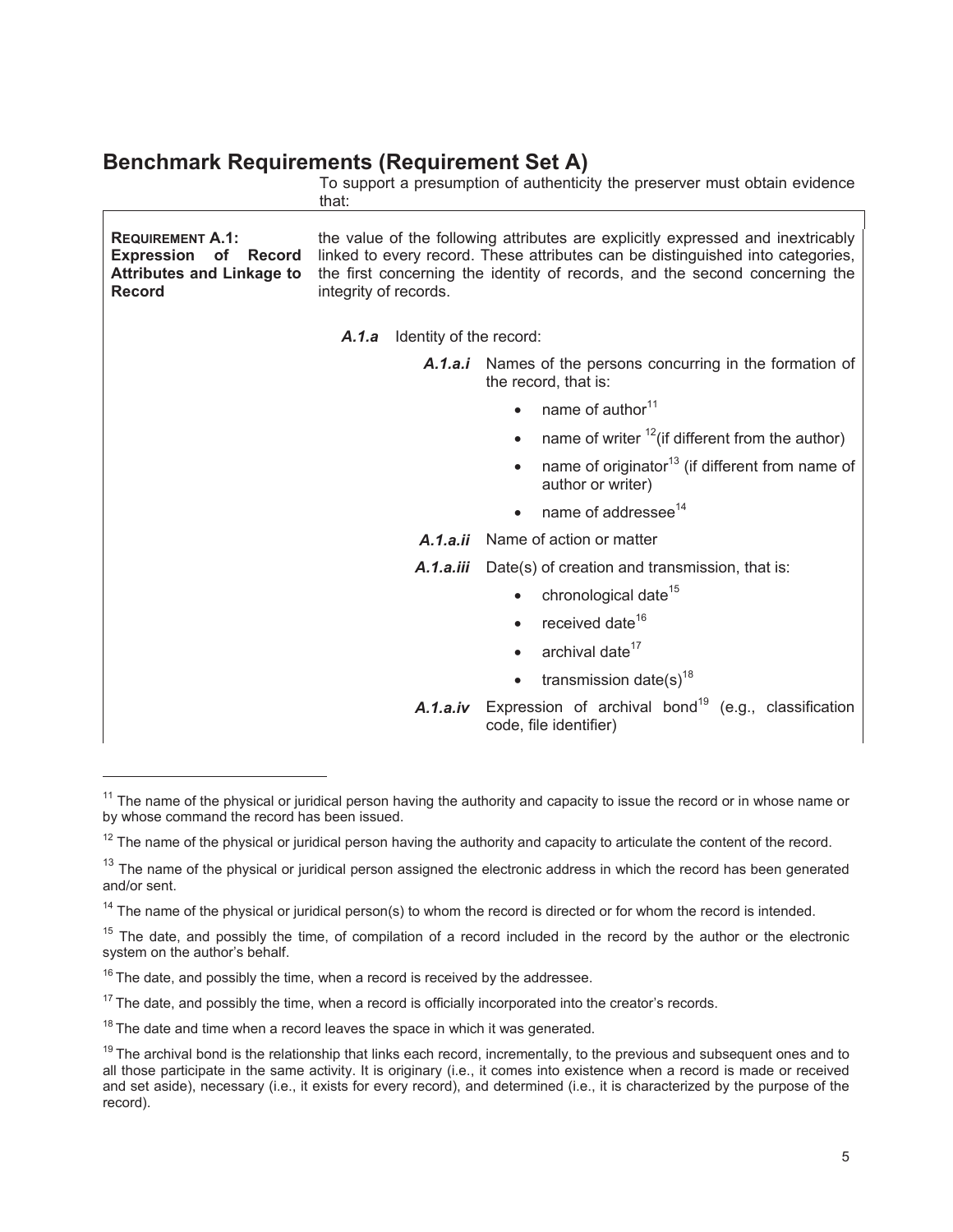|                                | A.1.a.v Indication of attachments                                                                      |
|--------------------------------|--------------------------------------------------------------------------------------------------------|
| A.1.b Integrity of the record: |                                                                                                        |
|                                | A.1.b.i Name of handling office <sup>20</sup>                                                          |
|                                | A.1.b.ii Name of office of primary responsibility <sup>21</sup> (if different<br>from handling office) |
|                                | A.1.b.iii Indication of types of annotations added to the<br>record <sup>22</sup>                      |
|                                | <b>A.1.b.iv</b> Indication of technical modifications; <sup>23</sup>                                   |

| <b>REQUIREMENT A.2:</b><br><b>Access Privileges</b>                                                         | the creator has defined and effectively implemented access privileges<br>concerning the creation, modification, annotation, relocation, and destruction<br>of records;                              |  |  |  |
|-------------------------------------------------------------------------------------------------------------|-----------------------------------------------------------------------------------------------------------------------------------------------------------------------------------------------------|--|--|--|
|                                                                                                             |                                                                                                                                                                                                     |  |  |  |
| <b>REQUIREMENT A.3:</b><br><b>Protective Procedures:</b><br><b>Loss and Corruption of</b><br><b>Records</b> | the creator has established and effectively implemented procedures to<br>prevent, discover, and correct loss or corruption of records;                                                              |  |  |  |
|                                                                                                             |                                                                                                                                                                                                     |  |  |  |
| <b>REQUIREMENT A.4:</b><br><b>Protective Procedures:</b><br><b>Media and Technology</b>                     | the creator has established and effectively implemented procedures to<br>guarantee the continuing identity and integrity of records against media<br>deterioration and across technological change; |  |  |  |
|                                                                                                             |                                                                                                                                                                                                     |  |  |  |
| <b>REQUIREMENT A.5:</b><br><b>Establishment</b><br><b>Documentary Forms</b>                                 | the creator has established the documentary forms of records associated with<br>each procedure either according to the requirements of the juridical system or<br>of<br>those of the creator;       |  |  |  |
|                                                                                                             |                                                                                                                                                                                                     |  |  |  |

<sup>&</sup>lt;sup>20</sup> The office (or officer) formally competent for carrying out the action to which the record relates or for the matter to which the record pertains.

 $\overline{a}$ 

 $21$  The office (or officer) given the formal competence for maintaining the authoritative record, that is, the record considered by the creator to be its official record.

 $22$  Annotations are additions made to a record after it has been completed. Therefore, they are not considered elements of the record's documentary form.

 $^{23}$  Technical modifications are any changes in the digital components of the record as defined by the Preservation Task Force. Such modifications would include any changes in the way any elements of the record are digitally encoded and changes in the methods (software) applied to reproduce the record from the stored digital components; that is, any changes that might raise questions as to whether the reproduced record is the same as it would have been before the technical modification. The indication of modifications might refer to additional documentation external to the record that explains in more detail the nature of those modifications.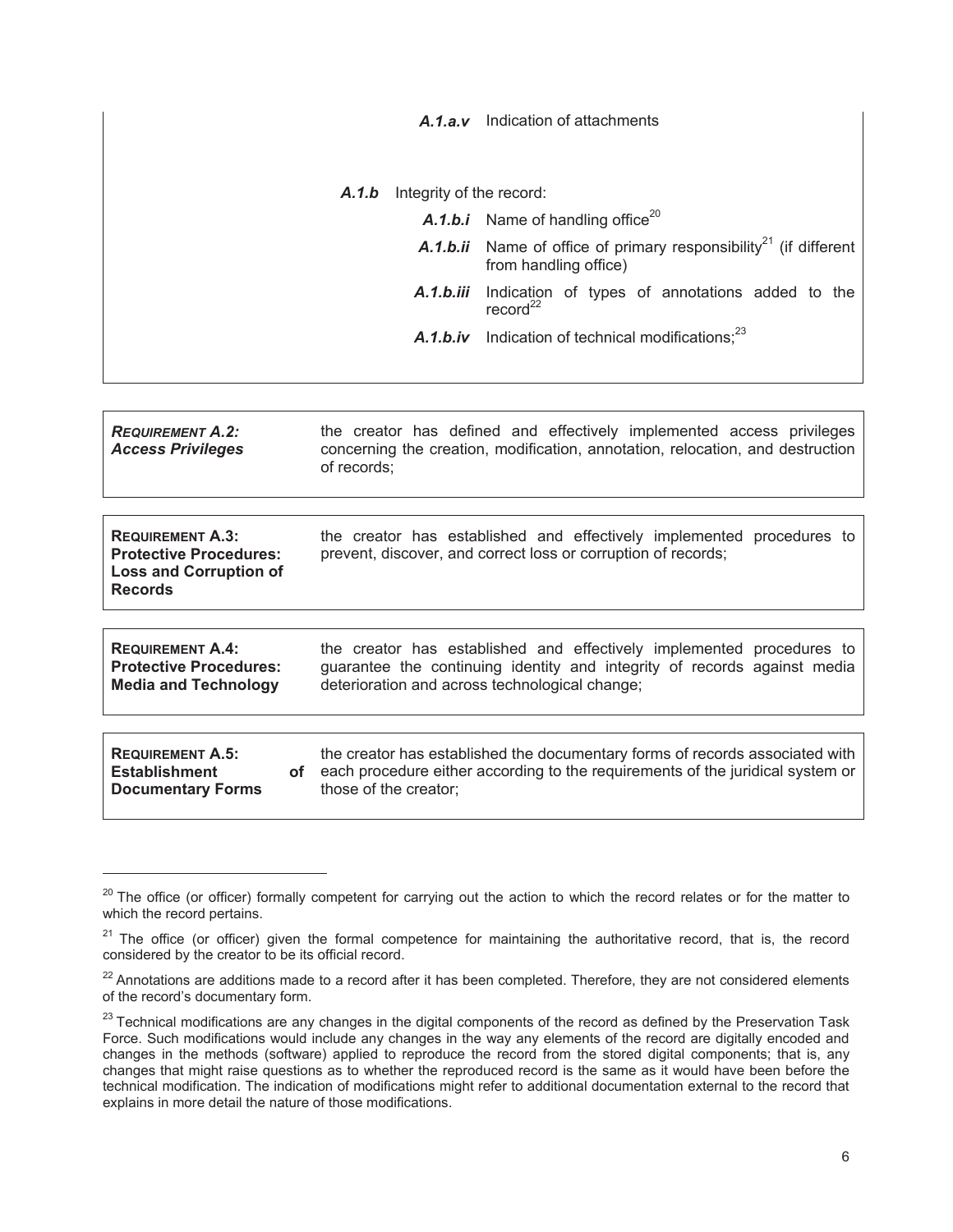| <b>REQUIREMENT A.6:</b><br><b>Authentication</b><br><b>Records</b>                         | οf | if authentication is required by the juridical system or the needs of the<br>organization, the creator has established specific rules regarding which<br>records must be authenticated, by whom, and the means of authentication;                                                                                                                     |
|--------------------------------------------------------------------------------------------|----|-------------------------------------------------------------------------------------------------------------------------------------------------------------------------------------------------------------------------------------------------------------------------------------------------------------------------------------------------------|
| <b>REQUIREMENT A.7:</b><br><b>Identification of</b><br><b>Authoritative Record</b>         |    | if multiple copies of the same record exist, the creator has established<br>procedures that identify which record is authoritative;                                                                                                                                                                                                                   |
| <b>REQUIREMENT A.8:</b><br><b>Removal and Transfer of</b><br><b>Relevant Documentation</b> |    | if there is a transition of records from active status to semi-active and<br>inactive status, which involves the removal of records from the electronic<br>system, the creator has established and effectively implemented<br>procedures determining what documentation has to be removed and<br>transferred to the preserver along with the records. |

# **Baseline Requirements Supporting the Production of Authentic Copies of Electronic Records**

### **Preamble**

г

Г

The baseline requirements outline the minimum conditions necessary to enable the preserver to attest to the authenticity of copies of inactive electronic records.

# **Baseline Requirements (Requirement Set B)**

**The preserver should be able to demonstrate that:** 

| <b>REQUIREMENT B.1:</b><br><b>Controls over Records</b><br>Transfer, Maintenance,<br>and Reproduction | the procedures and system(s) used to transfer records to the archival<br>institution or program; maintain them; and reproduce them embody adequate<br>and effective controls to guarantee the records' identity and integrity, and<br>specifically that |                                                                                                                                                   |  |  |  |
|-------------------------------------------------------------------------------------------------------|---------------------------------------------------------------------------------------------------------------------------------------------------------------------------------------------------------------------------------------------------------|---------------------------------------------------------------------------------------------------------------------------------------------------|--|--|--|
|                                                                                                       |                                                                                                                                                                                                                                                         | <b>B.1.a</b> Unbroken custody of the records is maintained;<br><b>B.1.b</b> Security and control procedures are implemented and monitored;<br>and |  |  |  |
|                                                                                                       | <b>B.1.c</b>                                                                                                                                                                                                                                            | The content of the record and any required annotations and<br>elements of documentary form remain unchanged<br>after<br>reproduction.             |  |  |  |

| <b>REQUIREMENT B.2:</b><br>Documentation of    | <i>includes</i> |                     |  | the activity of reproduction has been documented, and this documentation |  |  |  |
|------------------------------------------------|-----------------|---------------------|--|--------------------------------------------------------------------------|--|--|--|
| <b>Reproduction Process and</b><br>its Effects | B.2.a           | responsible person; |  | The date of the records' reproduction and the name of the                |  |  |  |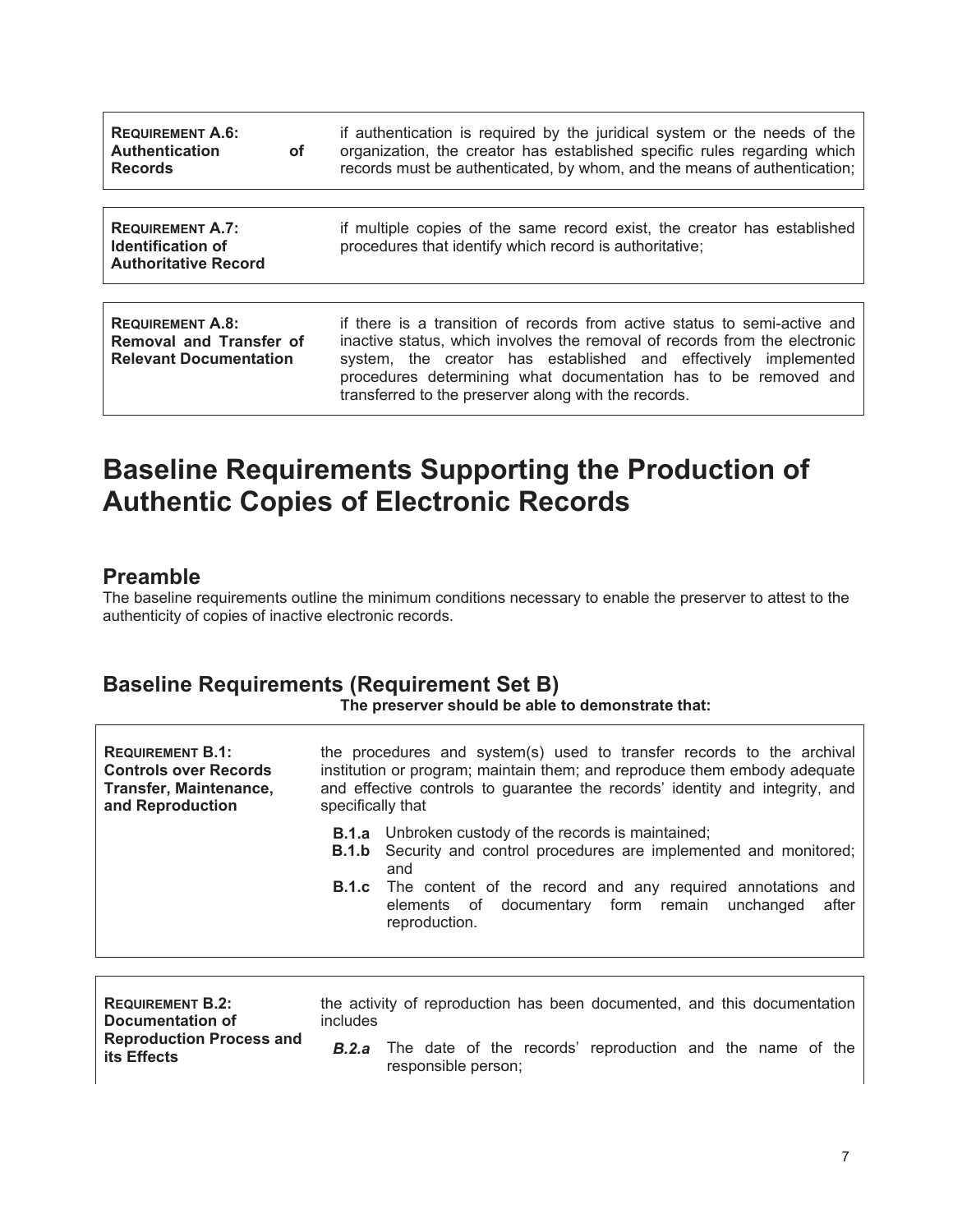**B.2.b** The relationship between the records acquired from the creator and the copies produced by the preserver; **B.2.c** The impact of the reproduction process on their form, content, accessibility and use; and **B.2.d** In those cases where a copy of a record is known not to fully and faithfully reproduce the elements expressing its identity and integrity, such information has been documented by the preserver, and this documentation is readily accessible to the user;

| <b>REQUIREMENT B.3:</b><br><b>Archival Description</b> | the archival description of the fonds containing the electronic records<br>includes—in addition to information about the records' juridical-administrative,<br>provenancial, procedural, and documentary contexts—information about<br>changes the electronic records of the creator have undergone since they<br>were first created. |
|--------------------------------------------------------|---------------------------------------------------------------------------------------------------------------------------------------------------------------------------------------------------------------------------------------------------------------------------------------------------------------------------------------|
|                                                        |                                                                                                                                                                                                                                                                                                                                       |

#### *Commentary on the Benchmark Requirements Supporting the Presumption of Authenticity of Electronic Records*

The assessment of the authenticity of the creator's records takes place as part of the appraisal process. That process and the role of the benchmark requirements within it are described in more detail in the "Appraisal Task Force Report." This assessment should be verified when the records are transferred to the preserver's custody.

#### *A.1: Expression of Record Attributes and Linkage to Record*

 $\overline{a}$ 

The presumption of a record's authenticity is strengthened by knowledge of certain basic facts about it. The attributes identified in this requirement embody those facts. The requirement that the attributes be expressed explicitly and linked inextricably<sup>24</sup> to the record during its life, and carried forward with it over time and space, reflects the task force's belief that such expression and linkage provide a strong foundation on which to establish a record's identity and demonstrate its integrity. The case studies undertaken as part of the work of the task force revealed very little consistency in the way the attributes that specifically establish the identity of a record are captured and expressed from one electronic system to another. In certain systems, some attributes were explicitly mentioned on the face of the record; in others they could be found in a wide range of metadata linked to the record or they were simply implicit in one or more of the record's contexts. In many cases, certain attributes (e.g., the expression of the archival bond) were not captured at all. The task force's concern is that, in the absence of a precise and explicit statement of the basic facts concerning a record's identity and integrity, it will be necessary for the preserver to acquire enormous, and otherwise unnecessary, quantities of data and documentation simply to establish those facts.

The link between the record and the attributes listed in Requirement A.1 is viewed by the task force as a *conceptual* rather than a *physical* one, and the requirement could be satisfied in different ways, depending on the nature of the electronic system in which the record resides. For example, in electronic records management systems, this requirement is usually met through the creation of a record profile.<sup>25</sup> In other types of systems, the requirement could be fulfilled through a topic map. A topic map expresses the characteristics (i.e., *topics*) of subjects (e.g., records or record attributes) and the relationships between and among them.

When a record is exported from the live system, migrated in a system update, or transferred to the preserver, the attributes should be linked to the record and available to the user. When pulling together the

<sup>&</sup>lt;sup>24</sup> For the purposes of this requirement, inextricable means incapable of being disentangled or untied, and link means a connecting structure.

 $25$  If the attribute values contained in the profile are also expressed independently as entries in a register of all records made or received by the creator, then, in addition to establishing the identity and supporting the inference of the integrity of the record, they would corroborate such identity and strengthen the inference of integrity.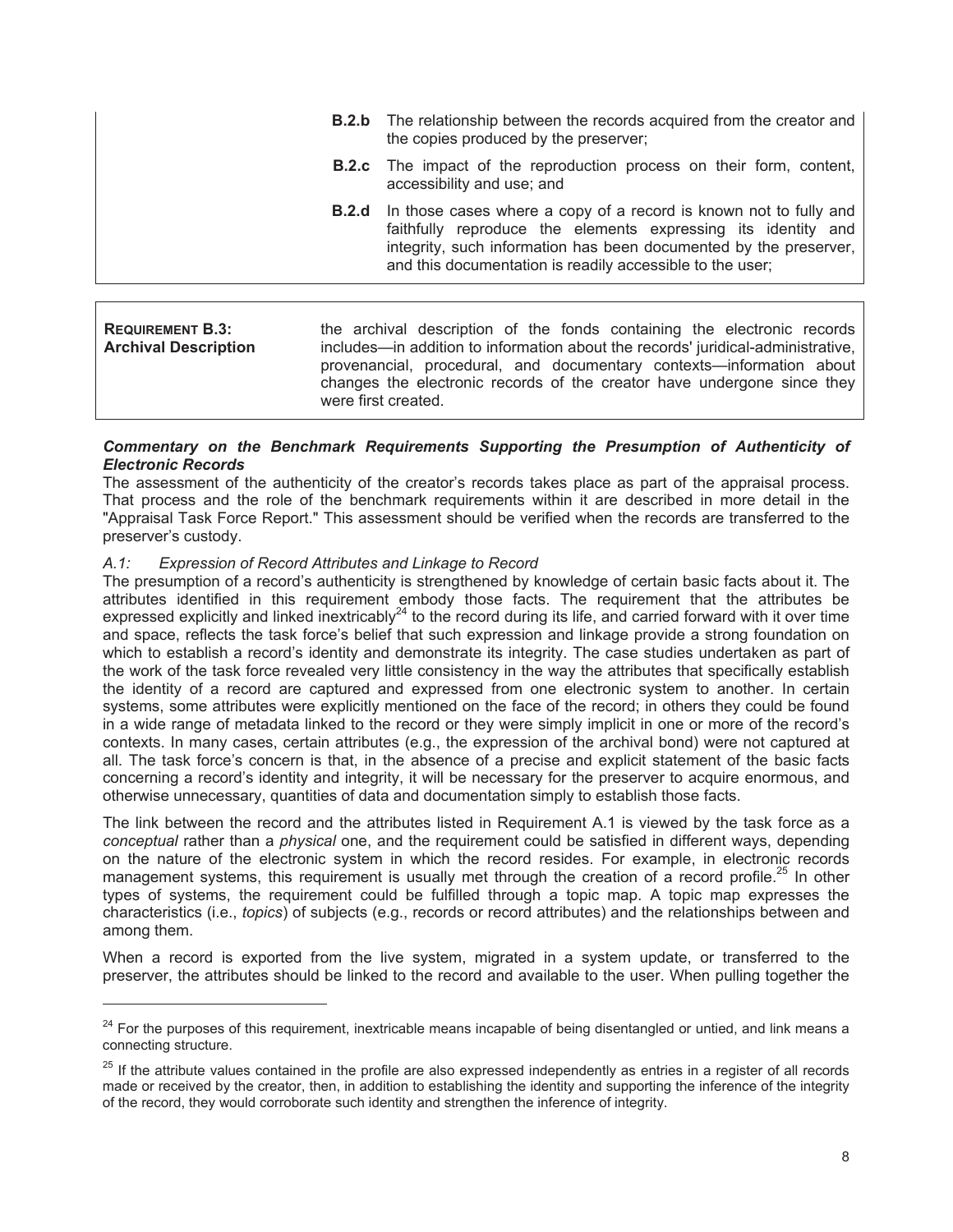data prior to export, the creator should also ensure that the data captured are the right data. For example, in the case of distribution lists, the creator must ensure that if the recipients specified on "List A" were changed at some point in the active life of records, the accurate "List A: Version 1" is exported with the records associated with the first version, and that the second version is sent forward with those records sent to recipients on "List A: Version 2."

#### *A.2 Access Privileges*

Defining access privileges means assigning responsibility for the creation, modification, annotation, relocation, and destruction of records on the basis of competence, which is the authority and capacity to carry out an administrative action. Implementing access privileges means conferring exclusive capability to exercise such responsibility. In electronic systems, access privileges are usually articulated in tables of user profiles. Effective implementation of access privileges involves the monitoring of access through an audit trail that records every interaction that an officer has with each record (with the possible exception of viewing the record). If the access privileges are not embedded within the electronic system but are based on an external security system (such as the exclusive assignment of keys to a location), the effective implementation of access privileges will involve monitoring the security system.

#### *A.3 Protective Procedures: Loss and Corruption of Records*

Procedures to protect records against loss or corruption include: prescribing regular back-up copies of records and their attributes; maintaining a system back-up that includes system programs, operating system files, etc.; maintaining an audit trail of additions and changes to records since the last periodic back-up; ensuring that, following any system failure, the back-up and recovery procedures will automatically guarantee that all complete updates (records and any control information such as indexes required to access the records) contained in the audit trail are reflected in the rebuilt files and also guarantee that any incomplete operation is backed up. The capability should be provided to rebuild forward from any back-up copy, using the back-up copy and all subsequent audit trails.

#### *A.4 Protective Procedures: Media and Technology*

Procedures to counteract media fragility and technological obsolescence include: planning upgrades to the organization's technology base; ensuring the ability to retrieve, access, and use stored records when components of the electronic system are changed; refreshing the records by regularly moving them from one storage medium to another; and migrating records from an obsolescent technology to a new technology.

#### *A.5 Establishment of Documentary Forms*

The documentary form of a record may be determined in connection to a specific administrative procedure, or in connection to a specific phase(s) within a procedure. The documentary form may be prescribed by business process and work-flow control technology, where each step in an administrative procedure is identified by specific record forms. If a creator customizes a specific application, such as an electronic mail application, to carry certain fields, the customized form becomes, by default, the required documentary form. It is understood that the creator, acting either on the basis of its own needs or the requirements of the juridical system, not an individual officer, establishes the required documentary form(s) of records.

When the creator establishes the documentary form in connection to a procedure, or to specific phases of a procedure, it is understood that this includes the determination of the intrinsic and extrinsic elements of form<sup>26</sup> that will allow for the maintenance of the authenticity of the record. Because, generally speaking, that determination will vary from one form of a record to another, and from one creator to another, it is not possible to predetermine or generalize the relevance of specific intrinsic and extrinsic elements of documentary form in relation to authenticity.

#### *A.6 Authentication of Records*

l

In common usage, to authenticate means to prove or serve to prove the authenticity of something. More specifically, the term implies establishing genuineness by adducing legal or official documents or expert opinion. For the purposes of the benchmark requirements, authentication is understood to be a declaration of a record's authenticity at a specific point in time by a juridical person entrusted with the authority to make such declaration. It takes the form of an authoritative statement (which may be in the form of words or

<sup>26</sup> The extrinsic and intrinsic elements of form are defined and explained in the Authenticity Task Force's *Template for Analysis,* Appendix 1.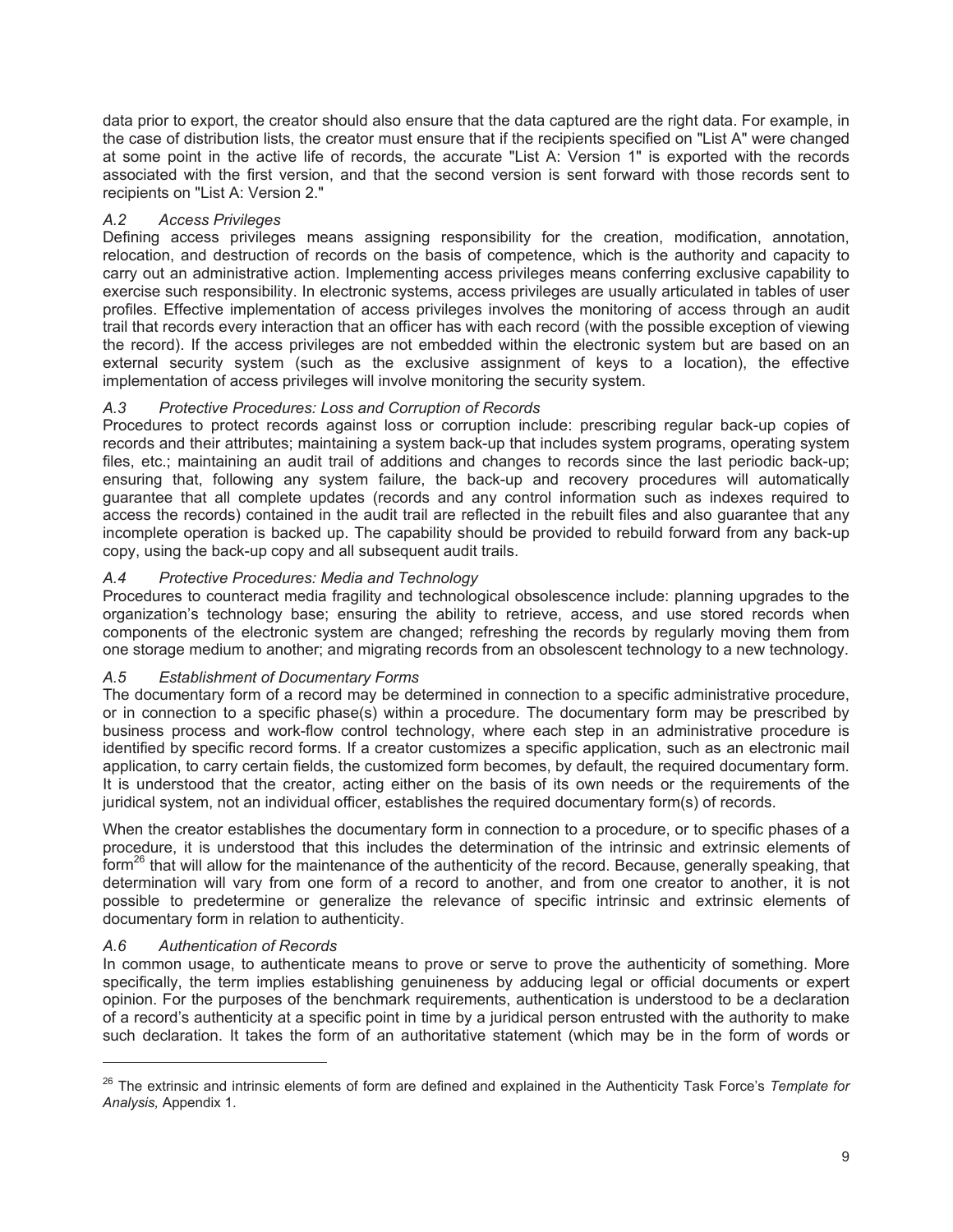symbols) that is added to or inserted in the record attesting that the record is authentic.**<sup>27</sup>** The requirement may be met by linking the authentication of specific types of records to business procedures and assigning responsibility to a specific office or officer for authentication.

The authentication of copies differs from the validation of the process of reproduction of the digital components of the records. The latter process occurs every time the records of the creator are moved from one medium to another or migrated from one technology to another.

#### *A.7 Identification of Authoritative Record*

An authoritative record is a record that is considered by the creator to be its official record and is usually subject to procedural controls that are not required for other copies. The identification of authoritative records corresponds to the designation of an office of primary responsibility as one of the components of a record retention schedule. The Office of Primary Responsibility is the office given the formal competence for maintaining the authoritative (that is, official) records belonging to a given class within an integrated classification scheme and retention schedule. The purpose of designating an Office of Primary Responsibility for each class of record is to reduce duplication and to designate accountability for records.

It is understood that in certain circumstances there may be multiple authoritative copies of records, depending on the purpose for which the record is created.

#### *A.8 Removal and Transfer of Relevant Documentation*

This requirement implies that the creator needs to carry forward with the removed records all the information that is necessary to establish the identity and demonstrate the integrity of those records, as well as the information necessary to place the records in their relevant contexts.

# **Commentary on the Baseline Requirements Supporting the Production of Authentic Copies of Electronic Records**

The establishment and implementation of the baseline requirements take place as part of the function of managing preservation. The preservation function and the role of the baseline requirements within it are described in more detail in the "Preservation Task Force Report."

#### *B.1 Controls over Records Transfer, Maintenance, and Reproduction*

 $\overline{a}$ 

The controls over the transfer of electronic records to archival custody include establishing, implementing, and monitoring procedures for registering the records' transfer; verifying the authority for transfer; examining the records to determine whether they correspond to the records that are designated in the terms and conditions governing their transfer; and accessioning the records.

As part of the transfer process, the assessment of the authenticity of the creator's records, which has taken place as part of the appraisal process, should be verified. This includes verifying that the attributes relating to the records' identity and integrity have been carried forward with them (Requirement A.1), along with any relevant documentation (Requirement A.8).

The controls over the maintenance of electronic records once they have been transferred to archival custody are similar to several of the ones enumerated in the benchmark requirements. For example, the preserver should establish access privileges concerning the access, use, and reproduction of records (Requirement A.2); establish procedures to prevent, discover, and correct loss or corruption of records (Requirement A.3), as well as procedures to guarantee the continuing identity and integrity of records against media deterioration and across technological change (Requirement A.4). Once established, the privileges and procedures should be effectively implemented and regularly monitored. If authentication of the records is

 $27$  The meaning of authentication as it is used by the Authenticity Task Force in this report is broader than its meaning in public key infrastructure (PKI) applications. In such applications, authentication is restricted to proving identity and public key ownership over a communication network.